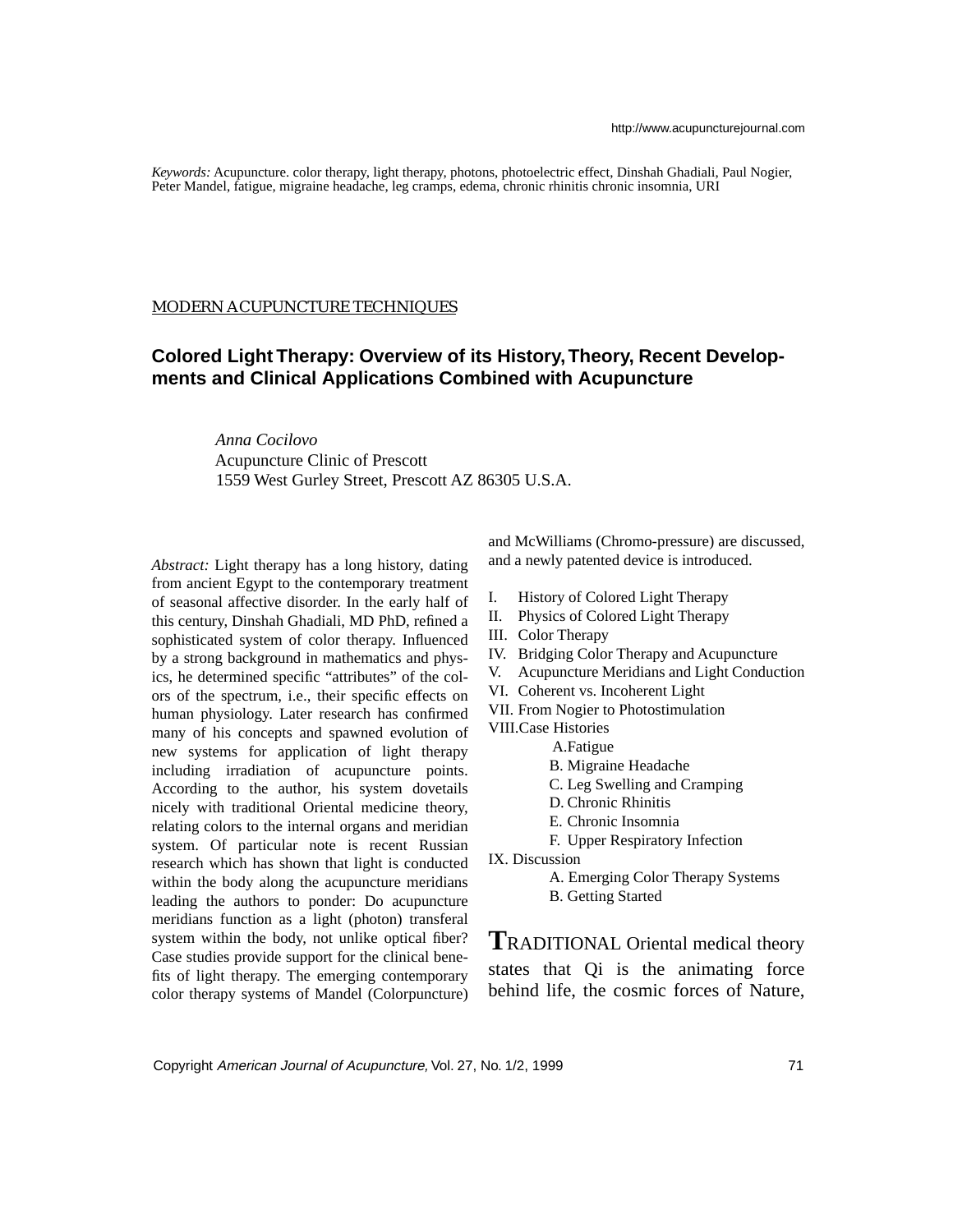and is the root of all things. If one stays in touch with Qi, one's life will be healthy in all its phases.

Traditional acupuncturists apply the simple and yet complex theories of Qi to treat a wide range of ailments from pain to chronic illness and functional problems, through insertion of very fine needles at the acupuncture points thereby creating a disturbance in the energetic field. Stimulation of acupuncture points, being more electrically conductive, produces a polarity or electrical gradient, facilitating electromagnetic conduction, or movement of Qi.

## **I. History of Colored Light Therapy**

Just as acupuncture is a very old system of medicine being rediscovered, so is light therapy, or phototherapy, a "new old" system, which promises to come further into the "limelight." Phototherapy was practiced in ancient Egypt, Greece, China, and India. $1(p22)$  The Egyptians utilized sunlight as well as color for healing. In the past 120 years, advances in have been made in research and development of colored light, as well as full-spectrum, light therapy. In 1876 Augustus Pleasanton stimulated the glands, organs, and nervous system with blue light; in 1877 Seth Pancoast used red and blue light to balance the autonomic nervous system.<sup>2(p11)</sup> In 1878, Dr. Edwin Babbitt published *The Principles of Light and Color,*3 considered a classic study on the healing powers of color. He elucidated a system for applying colored light to the body, and used "solar elixirs"—colored bottles containing water charged by the sun. He was able to successfully treat many stubborn medical conditions, unresponsive to conventional treatments of the time.

Dinshah Ghadiali, PhD, MD (India), (1873-1966) a naturalized American originally from India, was highly influenced and inspired by Babbitt's work. In 1897, the course of his life and views on medicine were forever changed when he saved the life of a woman dying from intractable dysentery.<sup>2(p11)</sup> Under conventional treatment she continued to have 100 diarrheal stools per day. As a last resort, Dinshah proceeded to shine indigo light on the patient's body. By the end of the first day, the number of evacuations was reduced to ten. By the third day the evacuations were minimal and she had regained strength sufficient to get out of bed.

By 1920, after 23 years of research and clinical observation, Dinshah, as he was known in America, had refined a sophisticated system of color phototherapy he called Spectro-Chrome. Influenced by a strong background in mathematics and physics, he reasoned that the physiologic effects of individual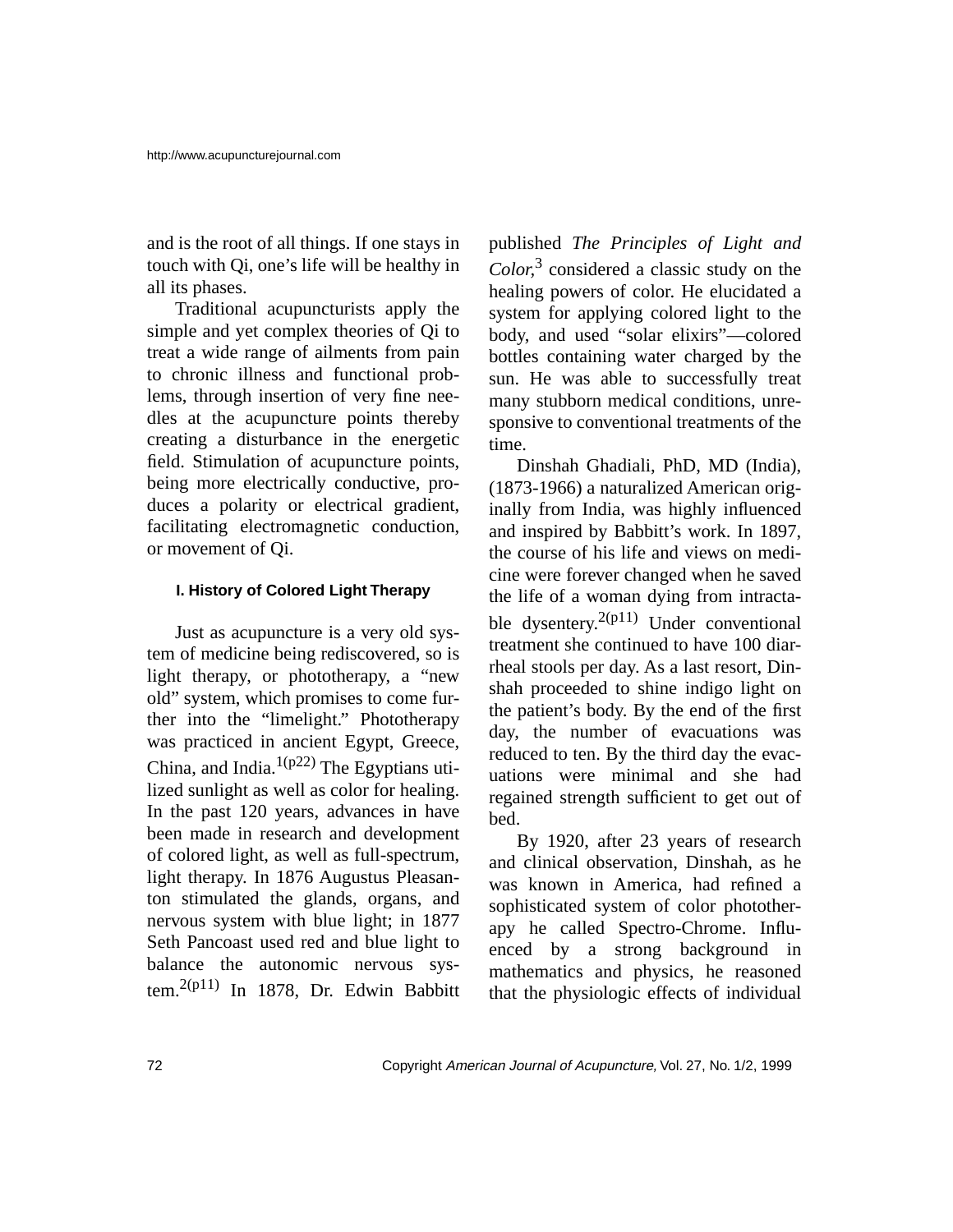colors would correspond with the action of the mineral which exhibited that color on spectometry. He thereby determined in detail, specific "attributes" of the colors, i.e., the specific effects of colors on human physiology. He further determined precise and predictable formulations of applying colored light directly to the body for the gamut of physical injury and illness. He was the first to develop a system of healing utilizing all the colors of the spectrum: red, orange, yellow, lemon, green, turquoise, blue, indigo, violet plus purple, magenta, and scarlet. $4(p73)$ 

Spectro-Chrome is based on three basic principles:

- 1. That the human body responds to light;
- 2. That colors relate to physiologic function; and
- 3. That color tonation (broadcasting specific colors to the body surface) aids bodily function.

During the 1920s, Kate Baldwin, a highly respected physician, AMA member, and chief surgeon of the Women's Hospital of Philadelphia, became a student, practitioner, and strong proponent of Dinshah's techniques both in her private practice, and within the hospital setting. Case histories by Baldwin, Dinshah, and others abound of the successful treatment with Spectro-Chrome.

Unfortunately then, as now, political forces of high-tech, elitist, expensive, and profit-motivated medicine embarked on a crusade to discredit and repress Dinshah's simple but effective low-technology healing system. Dinshah was subjected to decades of indictments, court battles, fines and arrests which in 1947 culminated in being forced to burn his personal collection of all printed material (valued at \$250,000) pertaining to colored light therapy.<sup>5(p40)</sup> Only a single copy of personal notes was spared. Six years later, after completing probation, Dinshah persisted, restructuring his institute for educational purposes only, and making no claims as to the therapeutic value of projected colored light. Although Dinshah lived out his life under these permanent injunctions secured by the FDA, his system of color therapy, Spectro-Chrome, survived and is today, 30 years after his death in 1966, beginning to enjoy a renaissance. Dinshah, though little recognized to this day, is without a doubt one of this century's great luminaries.

Internationally, alternative approaches to healing did not meet with such resistance. Danish physician Niels Finsen pioneered light therapy in the 1890s. He noticed that tubercular skin lesions were much more common during the long dark winters, but rare in summer. In 1892 he began treating this condition, lupus vulgaris, with light. Later he would use red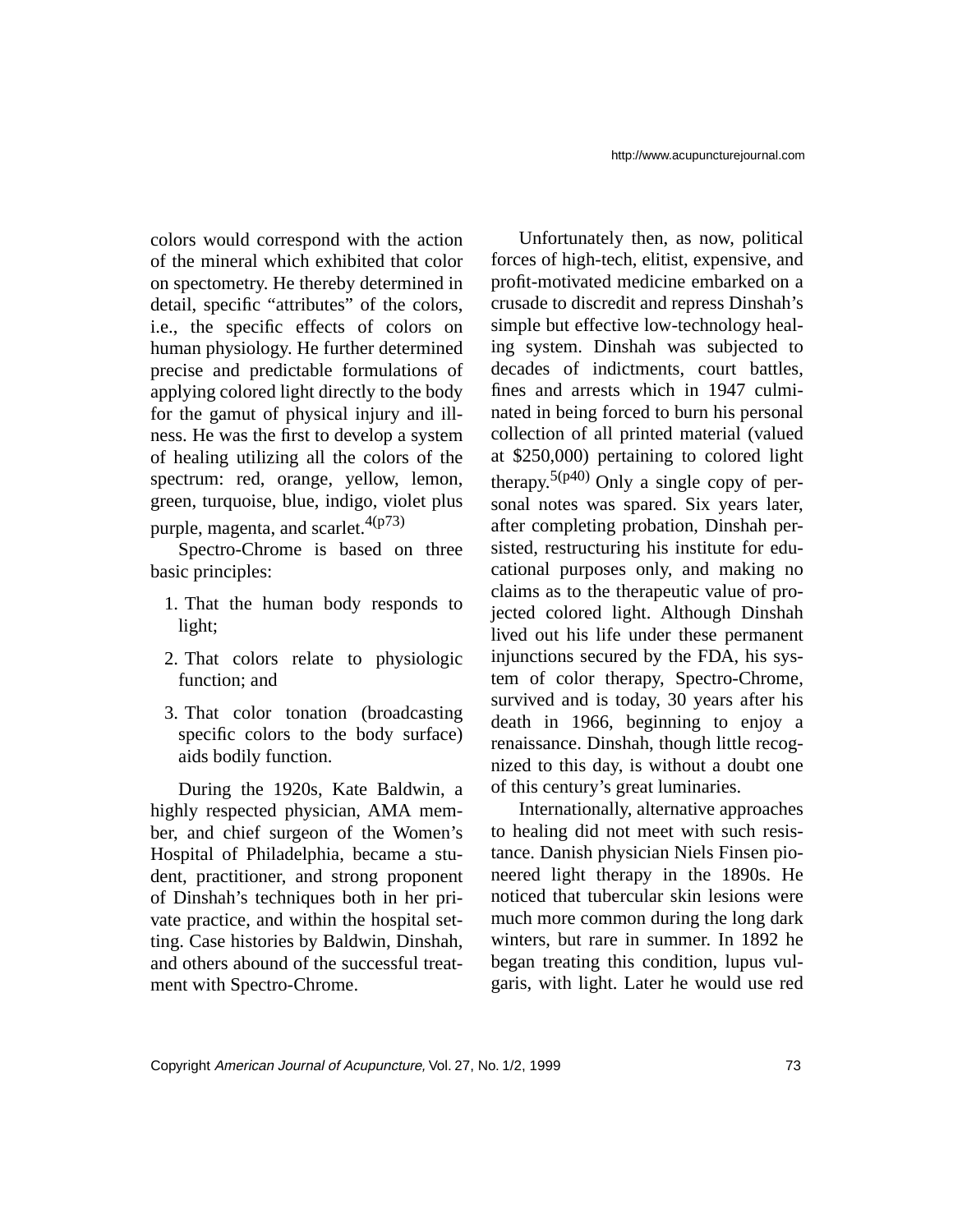light to prevent scar formation from smallpox, and eventually established a light institute for the treatment of tuberculosis. His work was so successful in the treatment of skin tuberculosis with ultraviolet light, that he was awarded the Nobel Prize in 1903.4(p71)

### **II. Physics of Colored Light Therapy**

Doctors Babbit, Pancoast, Pleasanton, Baldwin, Finsen and Dinshah have contributed ample empirical evidence of the value of colored light in medicine. $2-6$  The scientific explanation for this rests in quantum physics and color theory: the photoelectric effect first discovered by Heinrich Hertz (circa 1886), and the theory of light was elucidated by Albert Einstein. By the photo-electric effect, when light strikes any material substance, electrons are discharged, creating a current. In other words, light interacts with matter as the energy of the light is transferred to electrons.

In 1905 Einstein offered an explanation for this phenomenon in his Corpuscular Theory of Light, for which he was awarded his only Nobel Prize. He proposed that light is composed of corpuscular units, later called photons. A photon is the smallest unit of light and has a dual nature, being both particle and wave simultaneously. A photon travels at the speed of light and its energy is related to the frequency of its radiation. The energy of the photon is transmitted to the electron. The shorter the waves of light, the greater the energy of the photon, which results in stronger acceleration when that energy is transferred to the electron. The intensity of the light determines how many photons strike a given surface, and likewise, how many electrons are discharged. The higher the intensity, the greater the quantity of photons and the greater the number of electrons activated. The wave theory of light, held prior to this, was unable to account for the photoelectric effect.7-10

## **III. Color Theory**

Color is frequency within the visible spectrum of light, which composes a very small band of the total electromagnetic spectrum, from violet at 400 nanometers (higher energy photon) through red at 780 nanometers (lower energy photon). Beyond violet in increasingly shorter wavelengths, are ultraviolet light, x-rays, and gamma radiation which contain tremendous amounts of energy. In the opposite direction, infrared and radio waves are longer wavelengths beyond the red end, with relatively very little energy.

Each color of the spectrum is composed of a band of frequencies. Therapeutic application of light to the body is accomplished by applying a single mono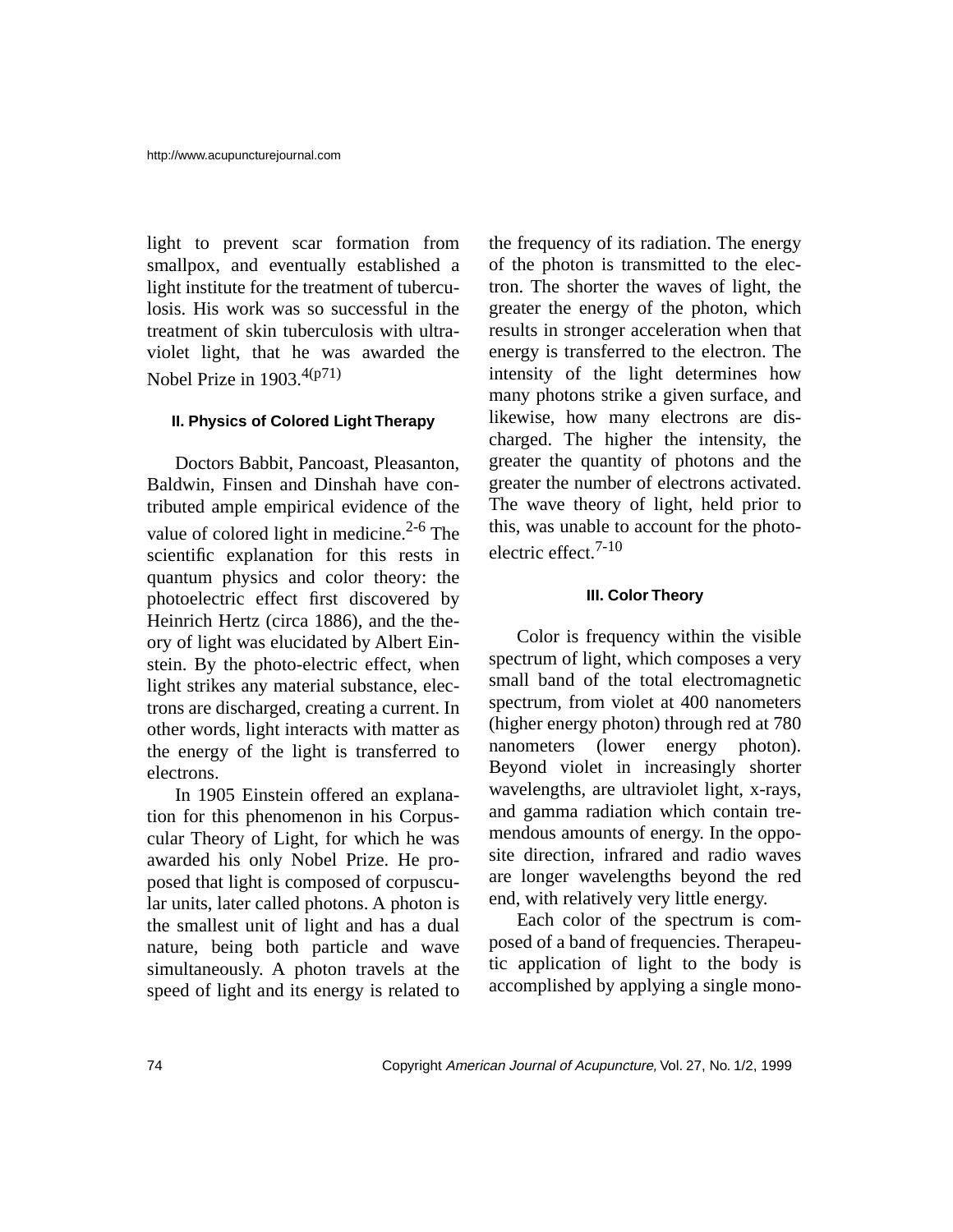chromatic wavelength within that band. According to G.C. Sander in 1926, when the body is healthy, it may be able to filter out whatever color frequency it needs from white light or sunlight.<sup>6(p44)</sup> But if a person's health is compromised, the necessary color must be supplied. According to the photoelectric effect, the frequency of radiation determines the energy of the electrons emitted. This supports the rationale behind Dinshah's empirical system of color attributes, i.e., that individual frequencies have specific effects.<sup>6</sup>

### **IV. Bridging Color Theory and Acupuncture**

 In recent years, there has been much work in the use of full spectrum and colored light for mind/body healing. There is no doubt that light is necessary for health, and even life itself. There term "mal-illumination syndrome" has been coined to explain the deleterious effects of decreased exposure to light. It is now accepted that individual sensitivity to diminished full-spectrum light underlies seasonal affective disorder (SAD). Daniel Oren, at the National Institutes of Mental Health, has brought colored light into this equation, finding that green light is more effective than red in the treatment of SAD $6(p14)$ 

Colored light has a particular ability to balance the autonomic nervous system,

which is crucial in most chronic and functional disorders as it regulates all of the automatic processes of the human body: breathing, the beating of the heart, the functioning of the digestive tract, the stress response. Light as an environmental stimulant, is second only to food in its impact on controlling bodily functions.6(p250) Interestingly, light through the eyes reaches not only the visual centers of the brain, but also the hypothalamus. The hypothalamus is the brain's brain. It organizes information from the body's external and internal environments, initiates the stress response, regulates immune function, reproduction, thirst, hunger, temperature, emotions, and sleep patterns. It houses the biological clock, controls most of the functions of the pituitary gland, and controls the autonomic nervous system. Light energy is converted to electrochemical impulses which are then sent to the pituitary and pineal glands. The pineal gland is the body's light meter, and only gland in the body not controlled by higher neurological centers. It transforms retinally perceived light waves into neuronal impulses and hormonal messages through melatonin production. Melatonin is both created and released by the pineal gland in response to light and darkness. The pineal gland and melatonin provide the physiologic and hormonal connection to the environment and the universe.  $4(p30)$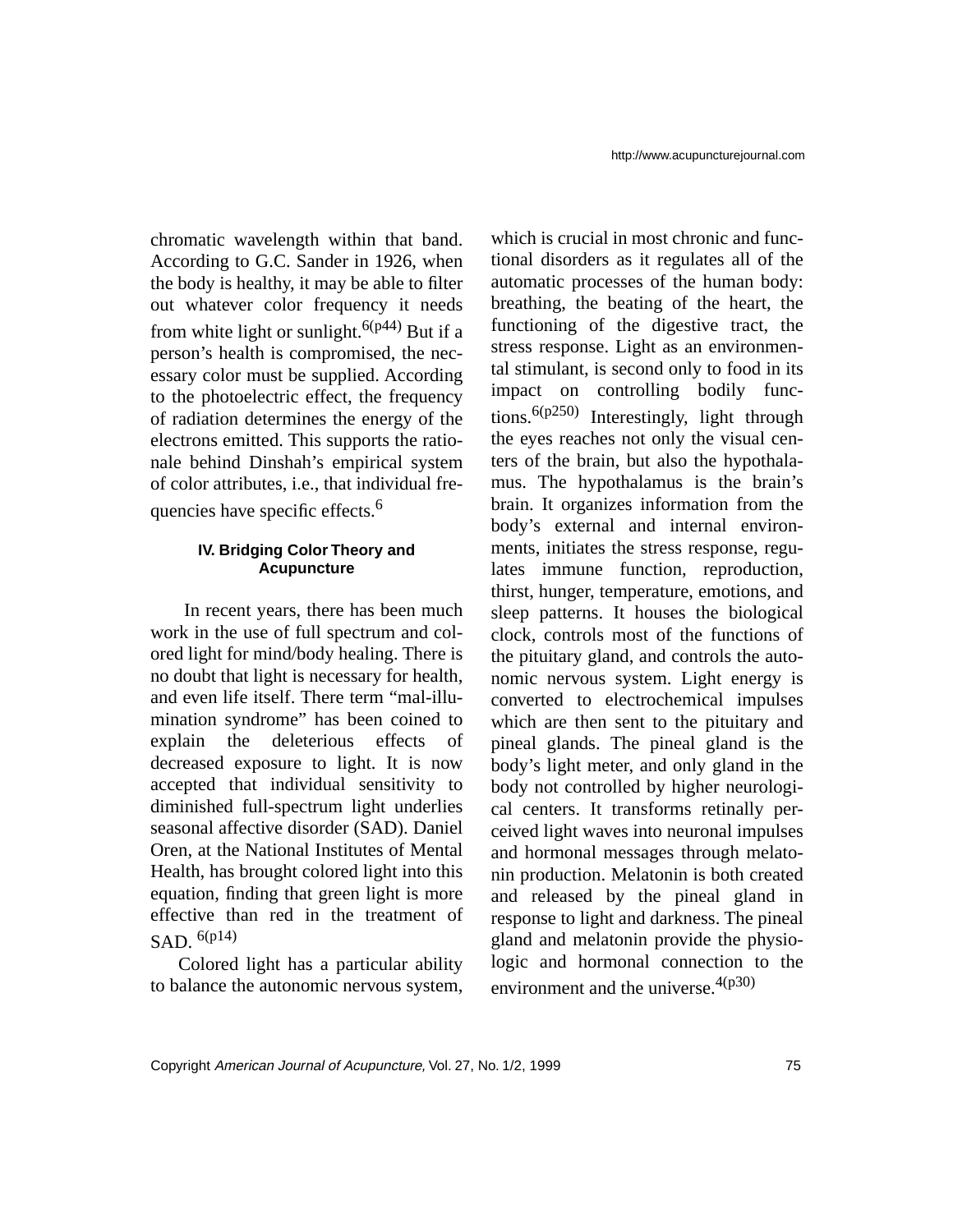In Oriental medicine, it is said that the human being is created when the Qi (energy) of Heaven and the Qi of Earth come together. Reflecting on this theory and the revelations on light and human physiology, we offer the hypothesis that the Qi of Heaven continues to enter the formed human body through the pineal organ in the form of *light.*

#### **V. Acupuncture Meridians and Light Conduction**

The scientific community is just starting to recognize, investigate, and understand the integral and profound role that light plays in regulating and maintaining health in the body/mind. The manner in which the application of light may interface with the practice of acupuncture is also emerging. Theoretical constructs on how the nature of light relates to Qi, laser acupuncture, and experience with the direct transmission of light to acupuncture points are bridging the gap.

Russian researchers at the Institute for Clinical and Experimental Medicine have shown that light applied to the human skin penetrates the body to a depth of between 2 and 30mm, depending on the color frequency (further support for the individual color attributes). Using state-of-the-art technology, they were able to track the light penetration and measure its strength. The researchers found that only certain areas of the body were able to transfer light beneath the surface, and that these areas corresponded to locations of specific acupuncture points. Not only that, they showed that light was conducted within the body along the acupuncture meridians.<sup>11</sup>

Although light penetration may be superficial, stimulation of deeper physiological processes have been reported; for example, laser light therapy has been shown to decrease healing time of wounds and ulcers, decrease edema, and facilitate bone remineralization.<sup>6(p279)</sup>

Extrapolating from these findings, some provocative questions arise: Could the meridians function as a light (photon) transferal system within the body, not unlike optical fiber? Just as light through fiber optics is used to store information in computers and transfer it almost instantly around the globe, perhaps the meridian system as a conductor of light provides subtle energy information system with the body. Could this be the missing link uniting materialistic medicine with the "subtle energy healing modalities," and bridging the gap between physics and metaphysics? Could the meridian transmission of photons (traveling at the speed of light) be a more fundamental aspect of Qi than of electromagnetic energy which involves relatively inert ions or electrons?

Tiina Karu, PhD, at the Laser Technology Center in Russia and affiliated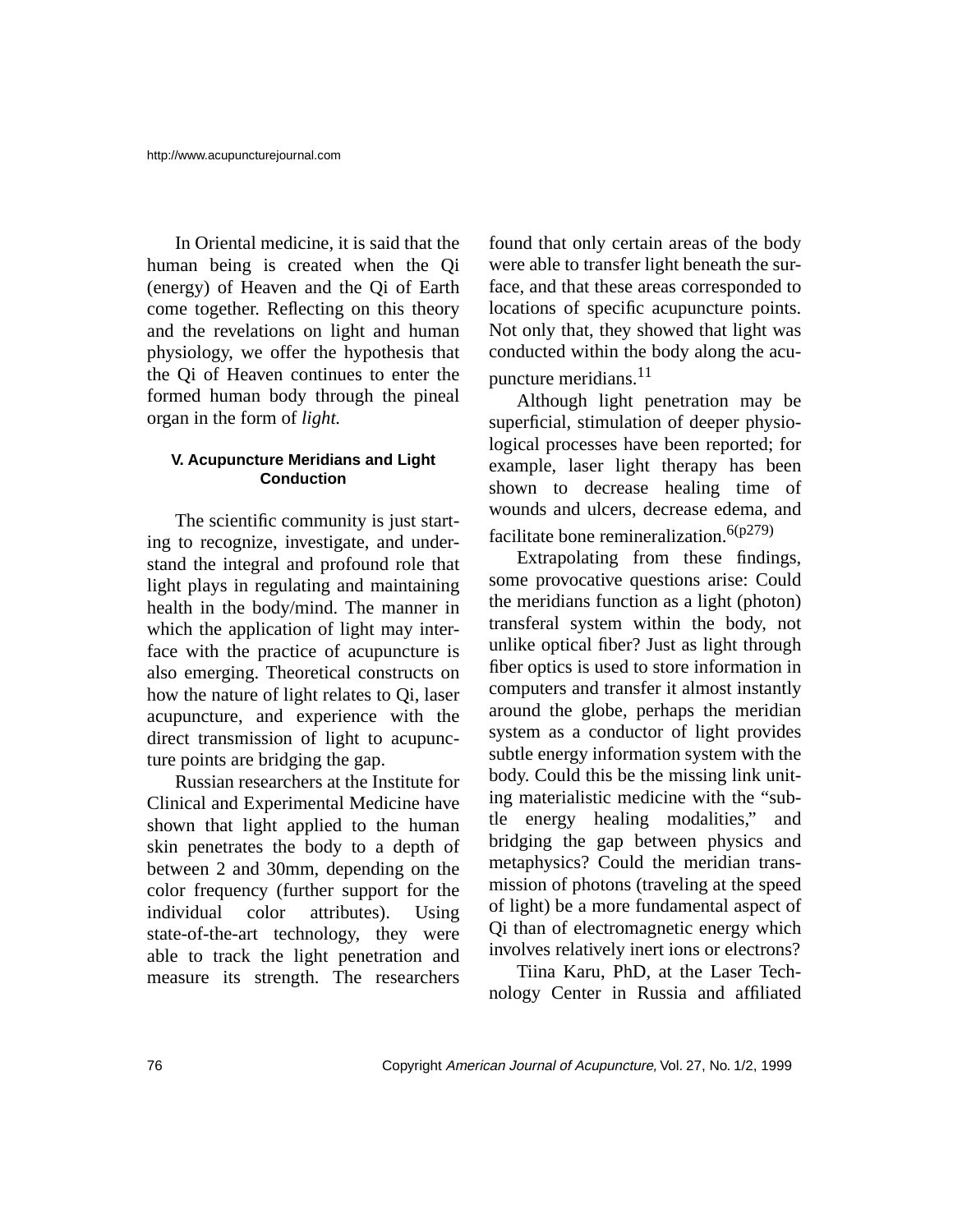with the University of California at Berkeley, had research the effects of light on the cell since the 1980s. She has found that there are photo-receptors at the molecular-cellular level which, when triggered, activate a number of biological reactions: DNA / RNA synthesis, increase cAMP levels, protein and collagen synthesis, and cellular proliferation. The result is rapid regeneration, normalization and healing of damaged cellular tissue.<sup>6(279)</sup> In essence, light is a trigger for the rearrangement of cellular metabolism.

Surprising new research from Cornell University also supports this supposition that the body absorbs light through the skin, and that this light has physiological action. Chronobiologist Scott Campbell found that the biological clock could be reset by shining light on the back of the knee.<sup>12</sup> Prior to this it was believed that the light had to be transmitted through the eyes. This has important implications for the treatment of seasonal affective disorders linked to aberrations in circadian rhythm.

### **VI. Coherent vs. Incoherent Light**

Light therapy in combination with acupuncture is actually quite common, interfacing through the use of laser technology. Laser, an acronym for "light amplification by stimulated emission of radiation," is simply light which is coherent. Coherent light beams have minimum divergence and maximum parallelism over distance, as opposed to incoherent light consisting of regular visible light beams which scatter. Hot lasers are used in surgery to cut, cauterize, and destroy tissues. Lower power lasers, referred to as "soft" or "cold" lasers, are used in place of acupuncture ("needleless acupuncture") in clinics, research facilities and hospitals around the world to produce therapeutic effects through photobiostimulation. Soft lasers are classified by the FDA as Class III, nonsignificant risk medical devices for investigational purposes only.

There is a vast amount of research documenting the biological responses and efficacy of laser biostimulation, much of which is applicable to incoherent light. Laser stimulation has a homeostatic effect: promoting skin regeneration or reducing scar tissue, decreasing pain or promoting enhanced sensitivity in numb areas, reducing swelling and irritation or improving circulation and enhancing the immune system.<sup> $6(280)$ </sup> However, soft laser treatment is not without risk. It can be harmful if it comes in contact with the eyes. There is also concern that if used for a prolonged period, it can damage acupuncture points, leading to reduced effectiveness.

Despite the excitement over laser, sight should not be lost on the prior work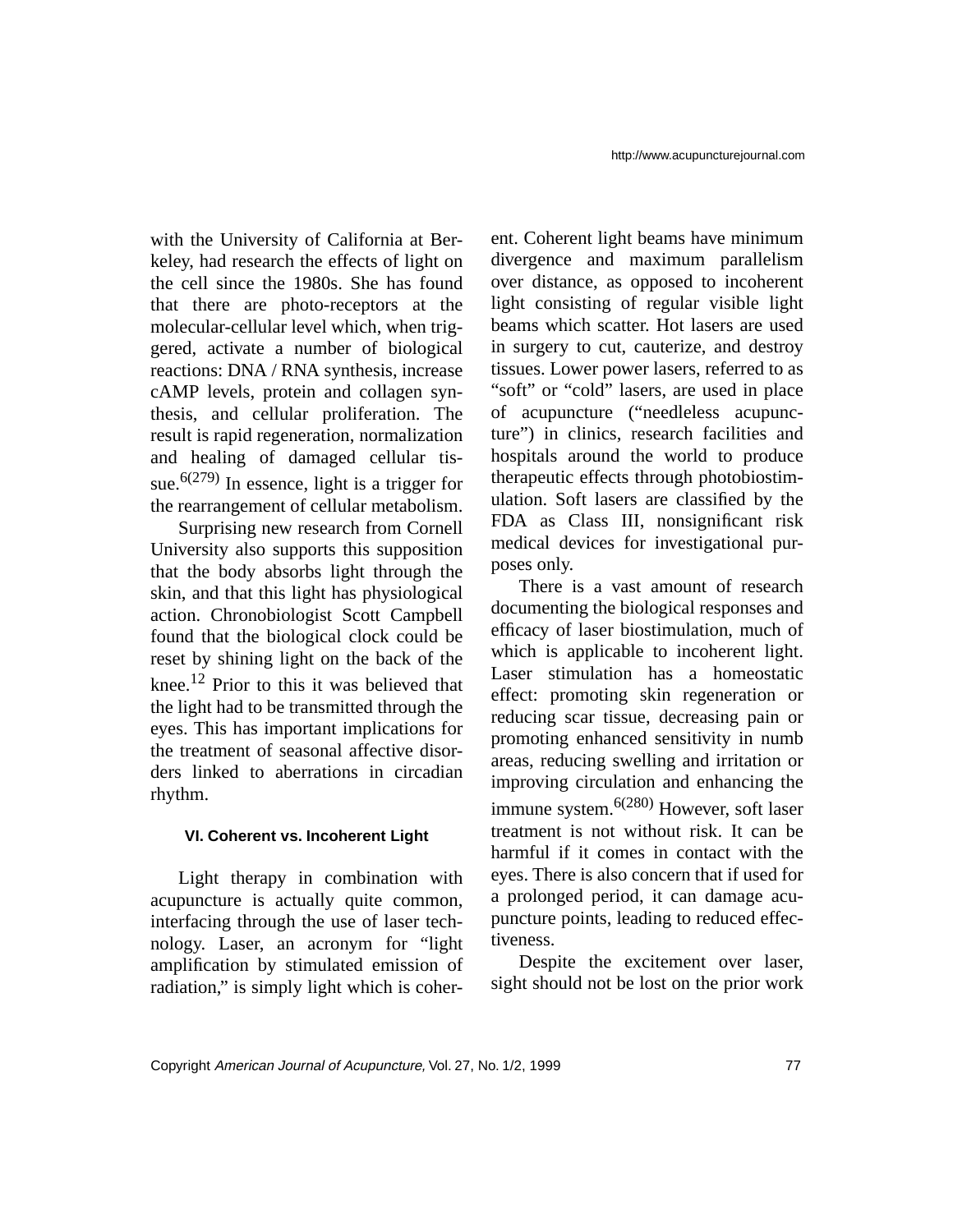done with incoherent light. Dr. Karu (noted above) contends that coherent light is not necessary, that incoherent light is equally effective at producing clinical results. Furthermore, she found that coherent light is converted to incoherent light in the body. The exact effect depends on the wavelength, dose and intensity.13 In Israel, medical doctors utilize incoherent light transmitted by light emitting diodes (LEDs) in the practice of neurology, dentistry, dermatology, physiotherapy, and in cosmetic applications to promote collagen and elastin formation.  $6(p281)$ 

### **VII. From Nogier to Photostimulation**

As often happens in life, we became intrigued with the use of colored light in conjunction with acupuncture by circumstance. A friend introduced us to a penlight device for applying colored light to acupuncture points, but the device was clumsy and the light intensity was not sufficient. Shortly afterward, we became acquainted with the work of the noted French physician, Paul Nogier, who is most well known for developing auricular acupuncture and identifying the "auricular cardian reflex" (ACR), also known as the "Nogier reflex." Since its usefulness extends far beyond auricular medicine, it is now referred to as the *vascular auto-*

*nomic signal.*<sup>14(p23)</sup> He had first experimented with the autonomic nerve wreath in the iris to help establish the light connection to the body's sympathetic nervous system. In 1975 Nogier and his colleague Rene Bourdiol, co-authored a book on the subject—*Treatise on Iridodiagnosis.* Later, Bourdiol, in his book *Auriculo-Somatology,* described how Nogier used colored and pulsed light on the ear to affect the body's energy systems.14(p231-9)

This information, along with familiarity with Dinshah's work peaked our interest in photostimulation of acupuncture points and led to development of the Photon Stimulator (US patent approved in 1998). As practitioners ourselves, we took into account the feedback and needs of colleagues allowing us to address several problems (see below) of prior colored light devices making the PS both effective and user friendly. Over the last several years it has been used by practitioners in clinical practice to apply colored light to acupuncture points, either on its own, or in conjunction with standard acupuncture treatment.

The PS is a plug-in unit comprised of a xenon plasma gas tube which provides full spectrum light. The light is pulsed and transmitted through high-grade optic fiber to the handpiece with a precise tip where the light is focused. The combined aspects of being a plug-in unit vs. battery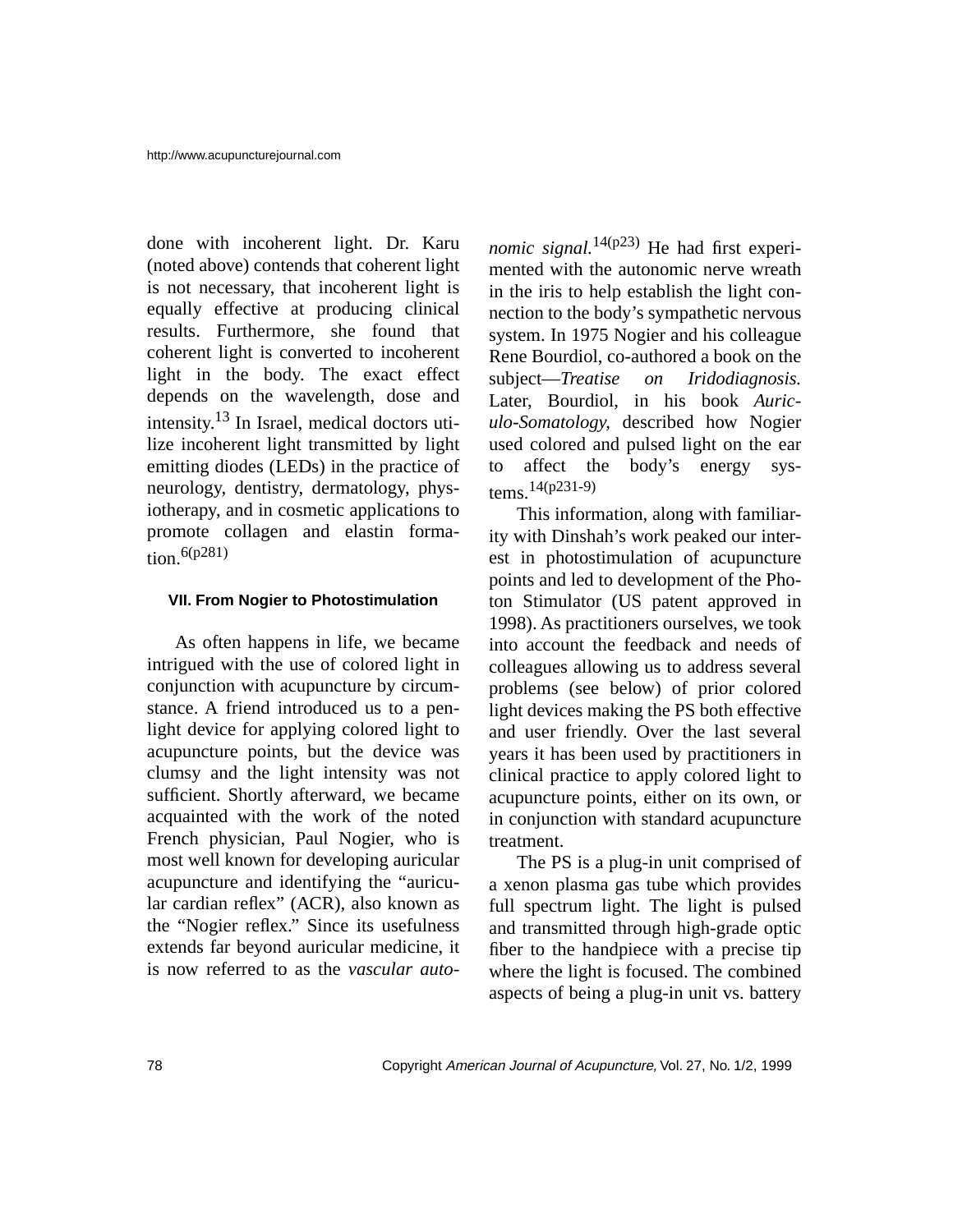powered, the high wattage xenon bulb, and the optic fiber which transmits 99.4% of the light to the tip, insure high intensity stimulation of the skin. The benefits of higher intensity mean a greater number of electrons discharged. In practice, this translates to shorter treatment times.

Some of the problems we encountered in other machines were the bulky nature of the applicator, and lack of color specificity. In the PS, the design of the lightweight handpiece facilitates precise location and treatment of either points or areas on the body, or in the ear where precision is a must. The PS utilizes color gel filters manufactured by Rosco Laboratories (Stamford CT, USA), the world's top photographic filter company. Roscolene gel filters minimize dye migration and pigment fading; they duplicate the same precise frequencies researched for over 50 years by Dinshah. Each color gel filter comes in a 35mm slide casing, making it convenient and quick to change colors by dropping them in and out of a slot.

Our experience, and those of both colleague and patients utilizing the PS have shown that very short treatment times are effective. Only 15 - 30 seconds are necessary at each point. The light is pulsed, reinforcing the stimulation. The "flicker" rate is adjustable between 0 - 10 hertz; we usually set it around 5 hz.

Norman Shealy, MD, holistic physician, researcher, and founder of the

American Holistic Medical Association, contends that the frequency, quality, and amount of like influences production of all neurotransmitters and that different colors selectively influence specific neurotransmitters. $6^{(p186-188)}$  He prefers to use 7.8 hz, which theoretically the background human frequency, based on the Schumann resonance, the frequency of the earth.

### **VIII. Case Histories**

The following case histories utilize the Photon Stimulator for photobiostimulation.

## **Case 1: Fatigue**

A 60-year old, female acupuncturist (not the author): She is constitutionally Spleen Qi deficient, with an underlying Kidney Yang deficiency and intermittent Liver Fire. Pulse is deep and empty. Tongue is wet, no coat, with a slightly red tip. She developed a chronic fatigue syndrome 9 years prior while in acupuncture school. She gradually improved over the years, but suffered a relapse in December 1998. Her condition was not as severe as during the initial illness, but nonetheless, her energy level was quite low. She was unable to recuperate with rest or sleep, waking just as tired as when she went to bed.

She began treating herself with the Photon Stimulator, alternating lemon,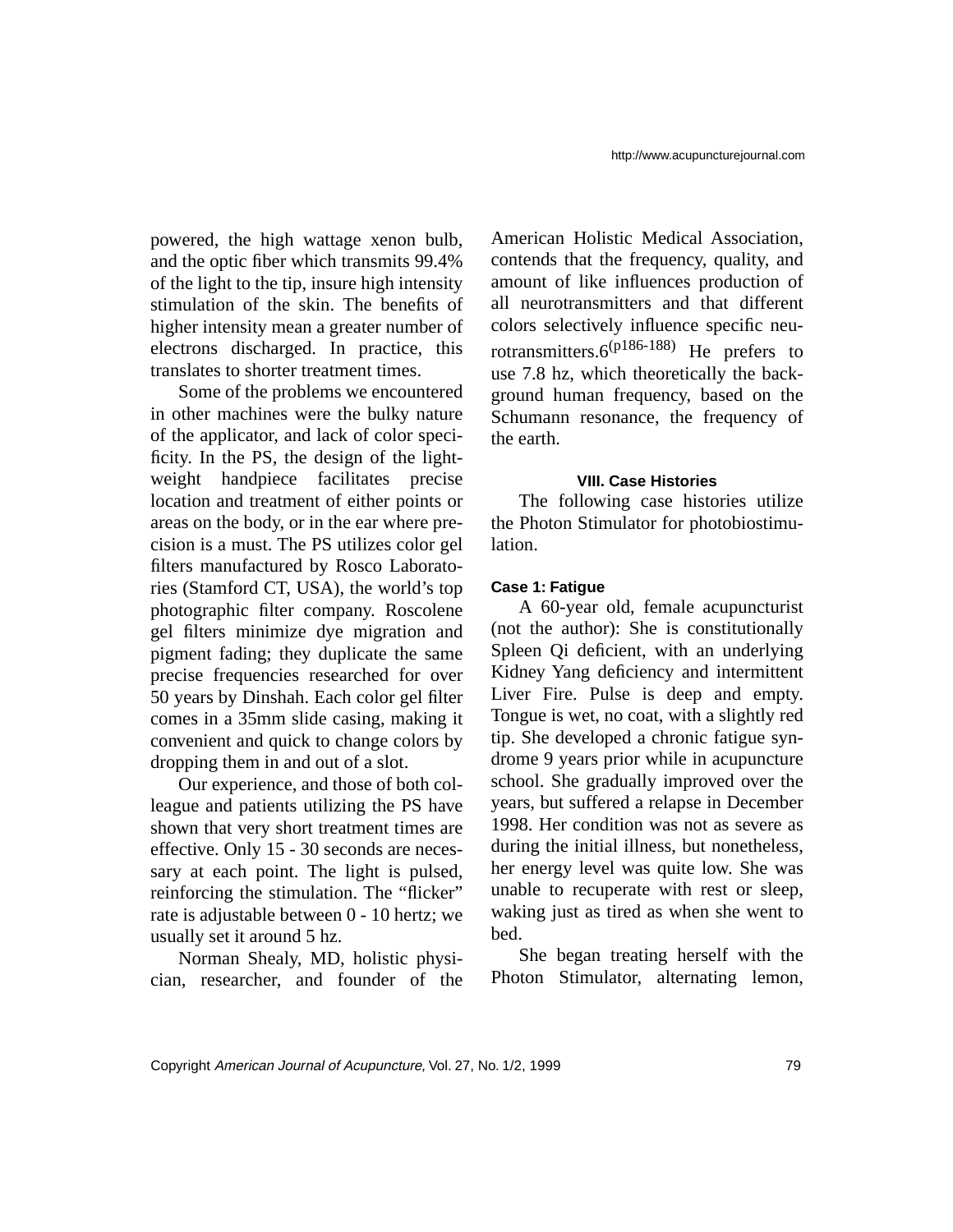green and occasionally orange on acupuncture points corresponding with the chakras, CV-2, CV-6, CV-12, CV-17, CV-23, Yintang and GV-20. She chose this protocol based on Dinshah's style of broadcasting light systemically to the front of the body, rather than on principles of Oriental medicine.

On a clinical note, she learned more about the effects of the various colors over time and would vary the treatment and colors. She switched to using colors on the blue end of the spectrum on Yintang and GV-20 so as not to create too much heat in the head. Because she is borderline hypothyroid, she occasionally found benefit from treating ST-9 and CV-23 with orange. She learned not to use stimulating colors in the evening. Once, after using yellow at bedtime, she awoke at 2:00am "seeing yellow inside her head."

She noticed immediate improvement in energy with the first application of light which she described as "feeling fundamental, as opposed to false energy." She found, however, that the treatments didn't hold. She started treating herself on a daily basis for a period of 6 weeks. Over the course of treatment, she improved substantially. She no longer feels that she has to be constantly vigilant regarding how much energy she expends, a factor that required her attention for the past 9 years. She is able to feel refreshed after a meditation or short nap when she feels herself becoming fatigued. She also notes that whenever she treats herself, the pulses all "come up." She continues to treat herself occasionally on a prn basis.

## **Case 2: Migraine Headache**

As noted above, the acupuncturist/ patient in case #1 also has intermittent Liver Fire symptoms, manifesting as migraines, as is often seen in depleted individuals. She gets migraines every 5 to 6 weeks. In the past, they would last 4 to 5 days. She has learned to control them and shorten the duration to one day with a program of intensive meditation 3 times per day during a headache. The following day, she would still experience the residual effects of the migraine: sluggishness and feeling "out of sorts." Such sequela often accompany migraines since they are more of a systemic rather than localized phenomenon, releasing vasoactive inflammatory chemicals in the brain.

Recently, she developed a migraine in the morning, and continued on her way to work. As soon as she had a minute between patients, she treated LV-3 and LI-1, the Jing Well point, with blue. The headache resolved completely within seconds. The next day she realized that she had none of the residual sickness which usually accompanies the migraines, despite the fact that she did not sleep with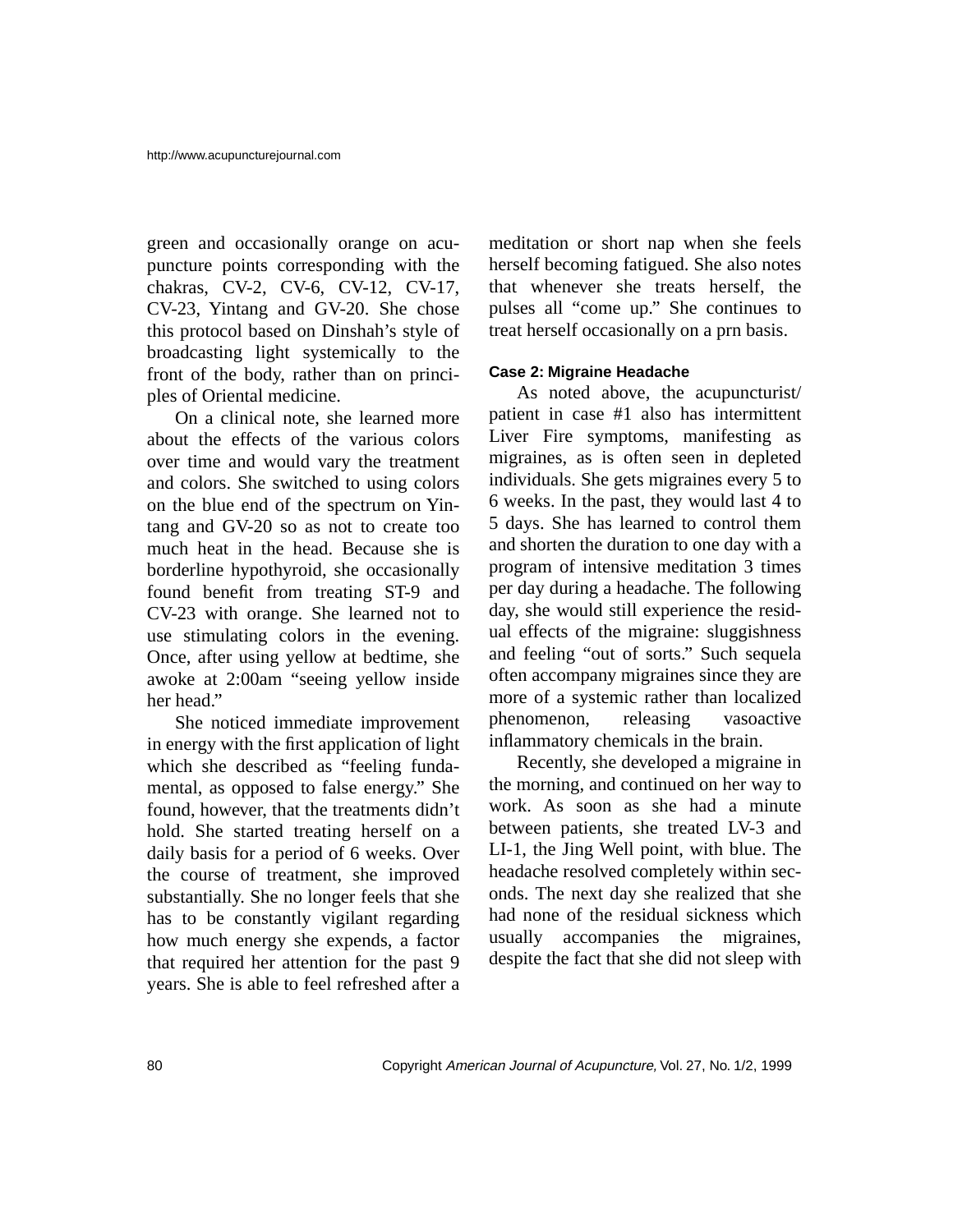her head elevated, as she normally needs to do when symptomatic.

## **Case 3: Leg Swelling and Cramping**

Two years prior, this 45-year-old athletic woman developed idiopathic bilateral leg swelling, worse on the right, usually preceded by cramping. Intestinal cancer was diagnosed in the course of working up the leg symptoms. The cancer was successfully treated with surgery, but the leg cramping and swelling persisted. No etiology has been found. The legs would cramp so strongly that sometimes veins would rupture. It was excruciatingly painful, making it difficult to walk; the cramps would persist 2 weeks with each episode.

She had been receiving acupuncture for pain and swelling control before initiation of colored light treatments. Constitutionally, she is on the deficient side, particularly in the Kidneys. Her tongue is dark, wet, with scant coating. Pulse is strong and full, deficiency excess. She is very sensitive to needles, and easily overtreated. As treatment progressed, fewer and fewer needles could be used, until only ear points Shenmen, Zero, and Leg were needled. Within a few minutes of inserting the needles, her legs would start to cramp. The Qi Gong would be applied to lower legs and feet for 10 to 20 minutes until the cramps subsided.

In March 1999 her symptoms began to accelerate; she came in for her regular treatment about every two weeks. Ear points Shenmen, Gastrocnemius, and Intestines were needled. Within a couple of minutes her legs were cramping strongly. Blue light was applied at the Jing Well points of Spleen, Gallbladder, and Bladder meridians corresponding with the distribution of the cramps. To her disbelief, the cramps subsided completely within 5 seconds. She continued treatment about every 2 weeks, but now only blue or purple light was applied to ear and body points, in lieu of needles. Light was also applied locally to ashi areas for short duration, as she would develop paresthesias. Each time the cramps subsided consistently within seconds. on days in which she atypically presents with swelling and no cramping, purple was applied to appropriate Jing Well points and ear points Shenmen, Zero, and Intestines. In such case she sees improvement the following day.

During the month of April, she experienced a heightened pain cycle, and needed treatment more frequently. At one particular visit, she presented with diarrhea, rectal bleeding, and leg pain. Acupuncture was applied to ear Shenmen, Intestine, and Kidney. Purple light was applied to Jing Well GB, K, and BL as well as GB-39, K-7, BL-57. At completion of the treatment, she informed us that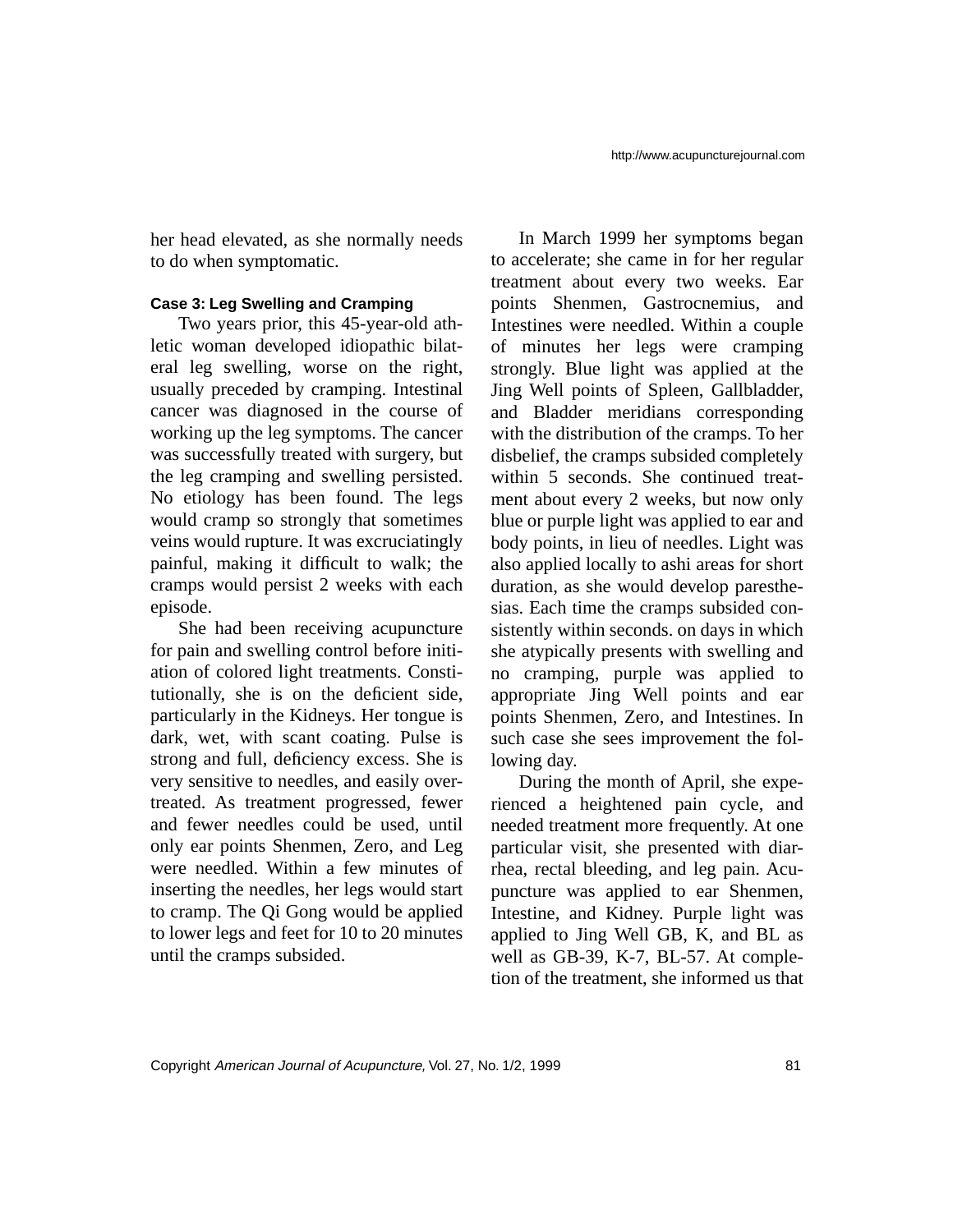she had been having internal shaking of her left arm since 4:00am. Her heart pulse was checked, and found to be normal. Blue light was then applied to CV-23 to suppress the thyroid. The shaking resolved immediately, and has not returned.

In June, she presented with difficulty walking for several days, painful right arch, and swelling but no spasm. Purple was applied to ear Leg and Foot, magenta to Kidney points. The next day the swelling improved significantly.

This case illustrates the usefulness of colored light therapy in a complex patient in whom it is difficult to make an intervention because of deficiency and hypersensitivity. The goal of treatment has been to keep er as mobile as possible. Light has been the primary modality since it proved more efficacious in her case, but it was used in conjunction with acupuncture when a strong result was sought. It is to be noted, that throughout the course of color treatments, magenta was also applied to reinforce the Kidneys, so the root and the branch were both being addressed.

## **Case 4: Chronic Rhinitis**

This case involves a 54-year-old woman with chronic nasal congestion and nasal tone to her voice. She has a very damp Spleen, and some Liver Wind. Her tongue is wet with no coat.

She as treated symptomatically with light 3 times in one week. Green was applied to LI-4, ST-3, Yintang, LI-20, and BL-2. The next day she was able to breathe through her nose, and was beginning to regain a sense of smell for the first time in years. Her nose unblocked and started running. After the second treatment, she could smell flowers (to her great delight). After the third treatment, her sense of smell was fully restored, a fact which she noted with dismay when her dog developed diarrhea.

### **Case 5: Chronic Insomnia**

This 45-year-old woman presented with a history of insomnia of 4 years duration dating from the shock and grief of losing her husband in a motor vehicle accident. She was only able to sleep 2 to 3 hours, then was awake the remainder of the night. Various lifestyle modifications, herbal teas, etc., and ongoing psychotherapy were ineffective at breaking the cycle. She is also obese, has chronic sinus headaches, rhinorrhea, bruxism, irregular menstruation, hot soles of her feet with pain at times, a painful right eye associated with fatigue, and is under chronic work related stress. She sought light therapy for help with the insomnia and stress management. Her tongue revealed a midline crease and swelling of the sides. Pulse was deficient in Liver and Kidney positions.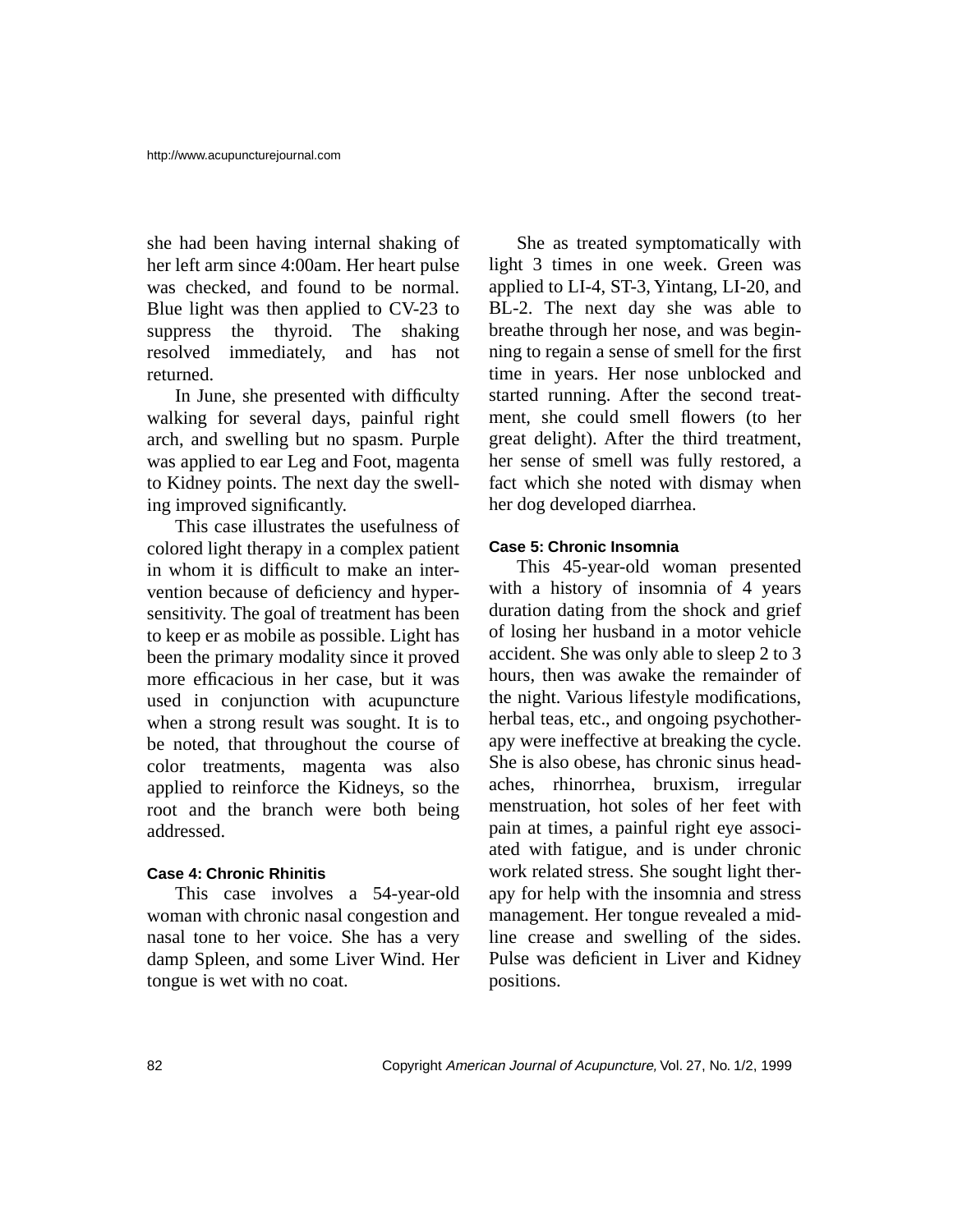Violet light was applied to ear point Zero, Shenmen, Master Cerebral, Tranquilizer, Psychosomatic, Lung, Insomnia 1 and 2, and body points Yintang, PC-7, HT-7, and LU-9 for a total of 4 treatments.

The night of the first treatment, she slept 8 hours, and woke refreshed with her muscles feeling relaxed. Her sleep pattern continued to improve, averaging a good night's sleep at least 5 nights per week. After the third treatment, she remembered a dream for the first time in years. She also noted relief from the chronic headaches and rhinorrhea.

This patient had several syndromes simultaneously as many people do: Shen disturbance, yin deficiency, dampness and Liver Qi depression. Appropriate light therapy to key points was able to start bringing her back to a state of balance, give her substantial relief, and improve her quality of life. It would have been interesting to see how many of the seemingly unrelated symptoms would have improved had she continued treatment.

## **Case 6: Upper Respiratory Infection, Pharyngitis**

A 14-year-old boy came in with a one week history of head congestion, ear pressure, sore throat, and intermittent mild fever and chills. The onset was marked by sore throat and headache. In the past 2 to 3 days, the sore throat had intensified, and he had developed a nonproductive phlegmy cough—both of which were interferring with sleep.

Physical exam revealed an erythematous pharnynx, and enlarged anterior cervical nodes. Lungs were clear to auscultation. Pulse was rapid. Tongue had a sticky yellowish coating. O.M. diagnosis: acute toxic damp heat.

He was treated with green light to ear point Zero, Shenmen, Thymus, Lung, Throat and body points CV-22, LU-1, LU-7, LI-11. He was also started on Amoxicillin to cover for strep pending throat culture results, which proved to be positive.

He had notable improvement in symptoms and sense of well being from the day of treatment. This case is remarkable in that his younger brother, who had the same condition, was treated with antibiotics only, and was much slower to recover.

### **IX. Discussion**

We have been using colored light therapy in clinical practice for three years. As with any healing system or modality, light therapy is neither a magic bullet nor a cure all. But it has clearly shown itself to be an invaluable asset. We use it in combination with standard acupuncture treatment or rely on it for the sole treatment. It is wonderful to use with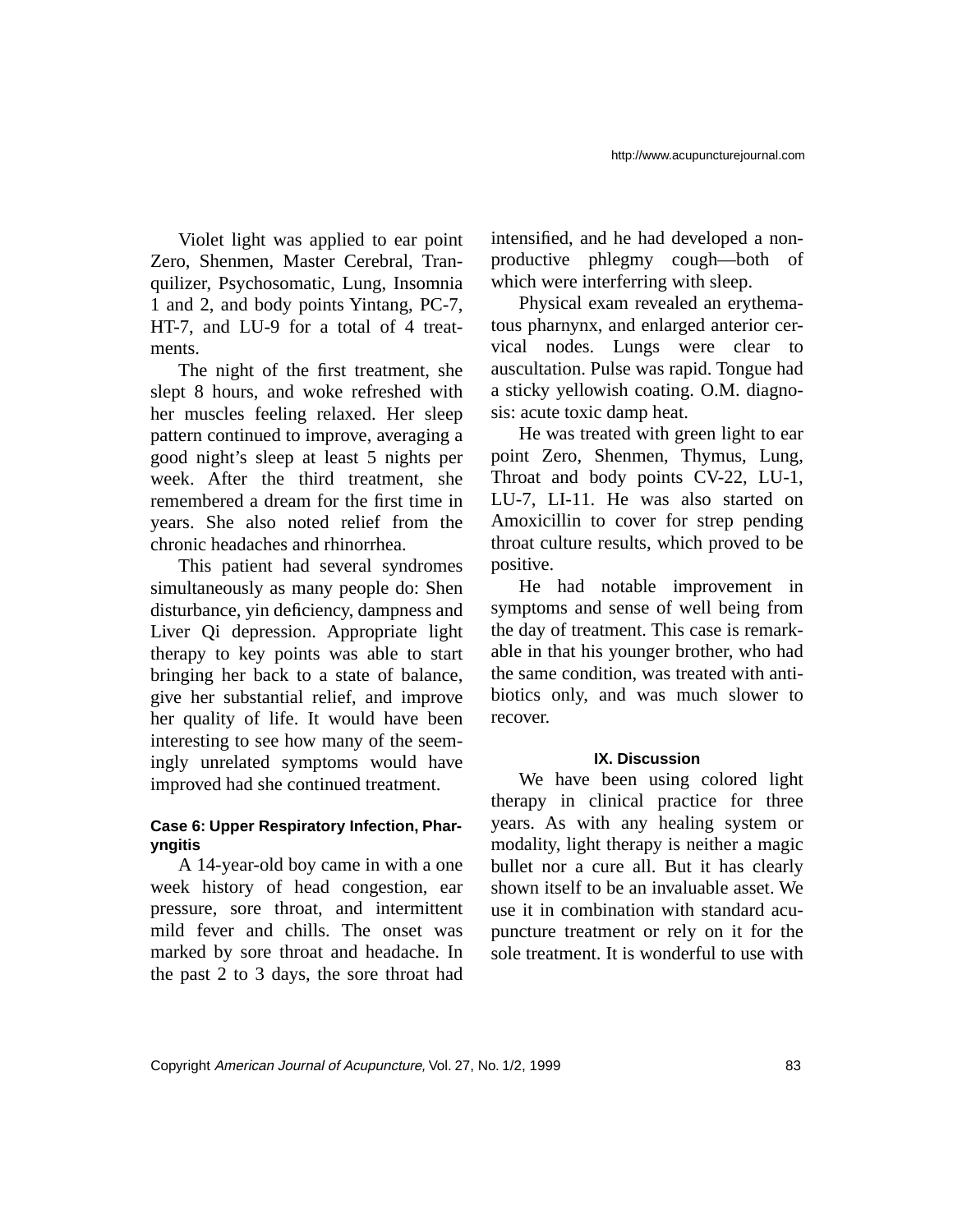children, and with patients who are needle phobic or hypersensitive.

The Dinshah system of color therapy dovetails nicely with traditional Oriental medicine theory, relating colors to the internal organs and meridian system. Yellow builds the pancreas and improves digestion, red is hot and stimulating, magenta strengthens the kidneys and adrenals, the warm colors (red, orange, yellow, lemon, scarlet) strengthen and tonify, while the cool colors (turquoise, blue, indigo, violet, purple) sedate, calm, ease pain and inflammation.

What has been most notable from the beginning of this exploration, is the rapidity with which healing can take place with something as seemingly simple and noninvasive as light. It compels one to stop and reconsider what our true nature is that we are in a very literal sense "light beings" as ancient mystical teaching profess. There is new scientific evidence to support this. German physicist and chemist Fritz Popp published research in the mid 1980s documenting that the cells of all living things radiate light. He further hypothesized that photons are carriers of information in living systems.<sup>6(p236),15</sup> In 1998 G.J. Hyland, of the Department of Physics at the University of Warwick (UK) published research also demonstrating that living systems spontaneously emit biophotons.<sup>16</sup> Findings of this type seem natural and expected to those who

accept the energetic nature of reality. At the same time, it validates the concept of Qi, which has been such a stumbling block to the acceptance of Chinese medicine in the West.

The efficacy of this particular light therapy device has also led us to reconsider the nature of light. Perhaps not all light is created equal. John Ott's work on the benefits of full spectrum light, and conversely, the deleterious effects of fluorescent lighting on both physical and mental health and well being is well documented and prolific.17 Psychologist Warren Hathway investigated the effects of full spectrum lighting on the performance of 300 ten to twelve year-olds in the Canadian school system. Compared to those exposed to cool white fluorescent or sodium vapor lamps, the full spectrum group excelled physically and academically. They had fewer sick days, greater gains in height and weight, and made greater academic progress. His findings were reported at the 1992 meeting of the American Psychological Association.<sup>6(p9)</sup>

This research indicates that light has positive or negative effects depending on which frequencies of the electromagnetic spectrum are present. In the book entitled *Light,* author Peter Bros goes a step further. He postulates that light is actually made of "what gives it off" by emission of electrons from the source. So the light emitted from a full spectrum fluorescent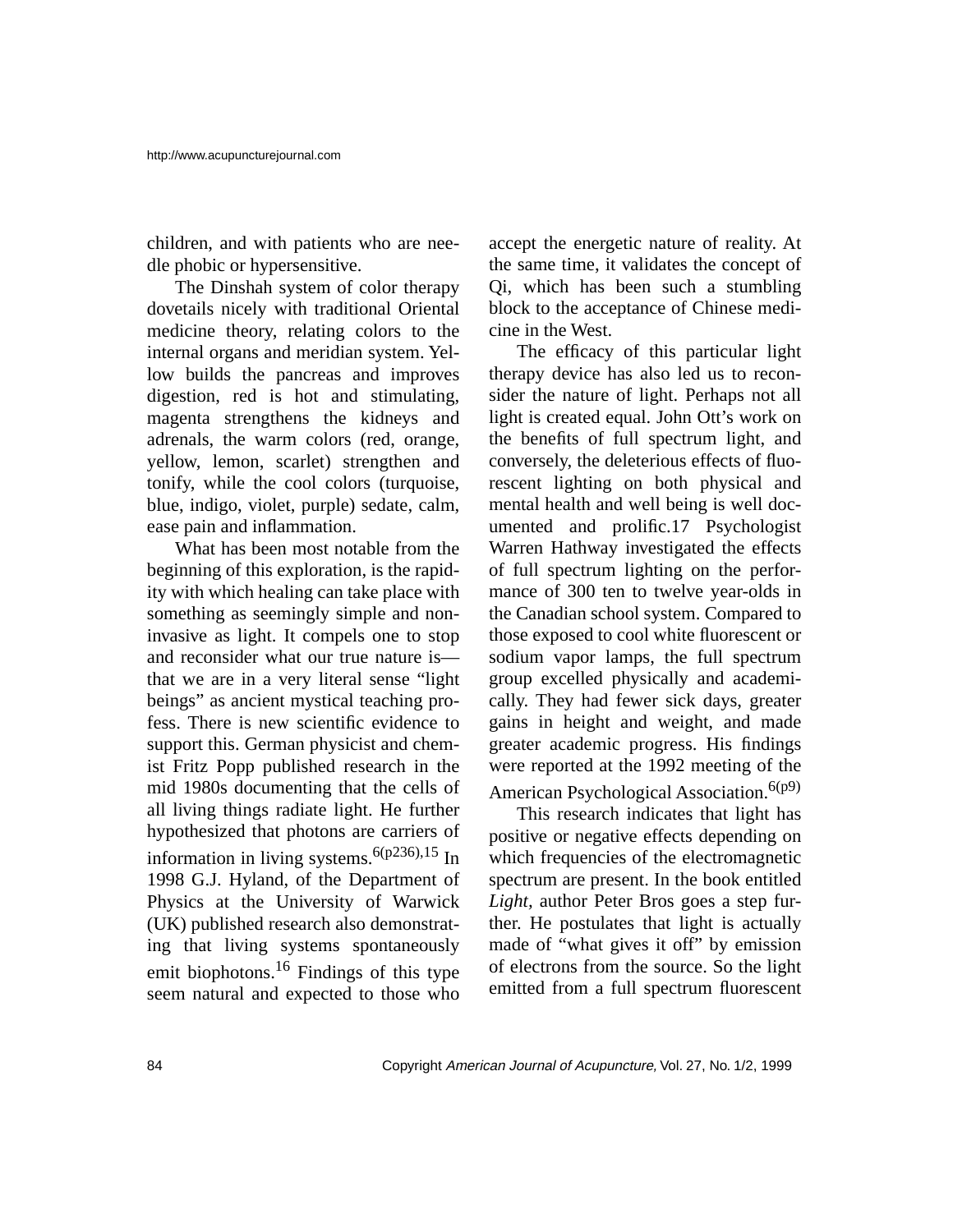bulb would be different in nature from the full spectrum light emitted by one of the noble plasma gases, as it is in the case of the Photon Stimulator, and certainly different from that emitted by an incandescent bulb.18 Xenon, being a non-reactive gas, has no deficit of electrons, and thus has plenty available for creating the light frequencies. Many elements, including the more solid ones (tungsten filaments?) are loathe to give up electrons. Perhaps, by accident, this explains the overall effectiveness, and sometimes amazing results which have been observed. It is to be noted that the original Rife device employed radiation generated from another noble gas, argon.19

# **A. Emerging Color Therapy Systems**

Empirical work in applying colored light to acupuncture points/meridian systems has been ongoing since at least the 1980s. In Germany, Peter Mandel has developed a sophisticated system known as "colorpuncture" for rebalancing the body's energy and treating specific disorders. He uses a battery operated penlight with interchangeable colored tips for applying light to the points. In *Practical Compendium for Colorpuncture*1(p43-59) he explains his approach which involves analysis of vertical, horizontal and diagonal energy flows which correspond with functional illness/endocrine deficiency, inflammatory processes, and degenerative diseases, respectively. He also offers training seminars in his techniques.

In the West Indies, Charles McWilliams system known as "chromopressure" employs use of the colors of the spectrum on acupuncture and other points.13(p88-94) His ChromoPressure Unit is solar powered, concentrating sunlight over the points, and filtered through interchangeable colored slides. He utilizes combinations of three types of innovative points which represent reflex systems:

(1) Chromopressure points are located on the face and hands, and represent organ-tissue-gland systems. Point selection and protocol is determined by his "symptom survey evaluation."

(2) "Contact healing points" are points on the trunk which, when tender, indicate stress in a related tissue or glandular system. Color irradiation of these points gives symptomatic relief.

(3) Lastly, the "Chapman neurolymphatic reflexes" are useful in obesity and chronic toxicity by stimulating lymphatic drainage.

# **B. Getting Started**

Our experience and feedback from other practitioners indicates that the Photon Stimulator is versatile and can be adapted to any color therapy system. It is probably better suited to colorpuncture and chromopressure because of the rea-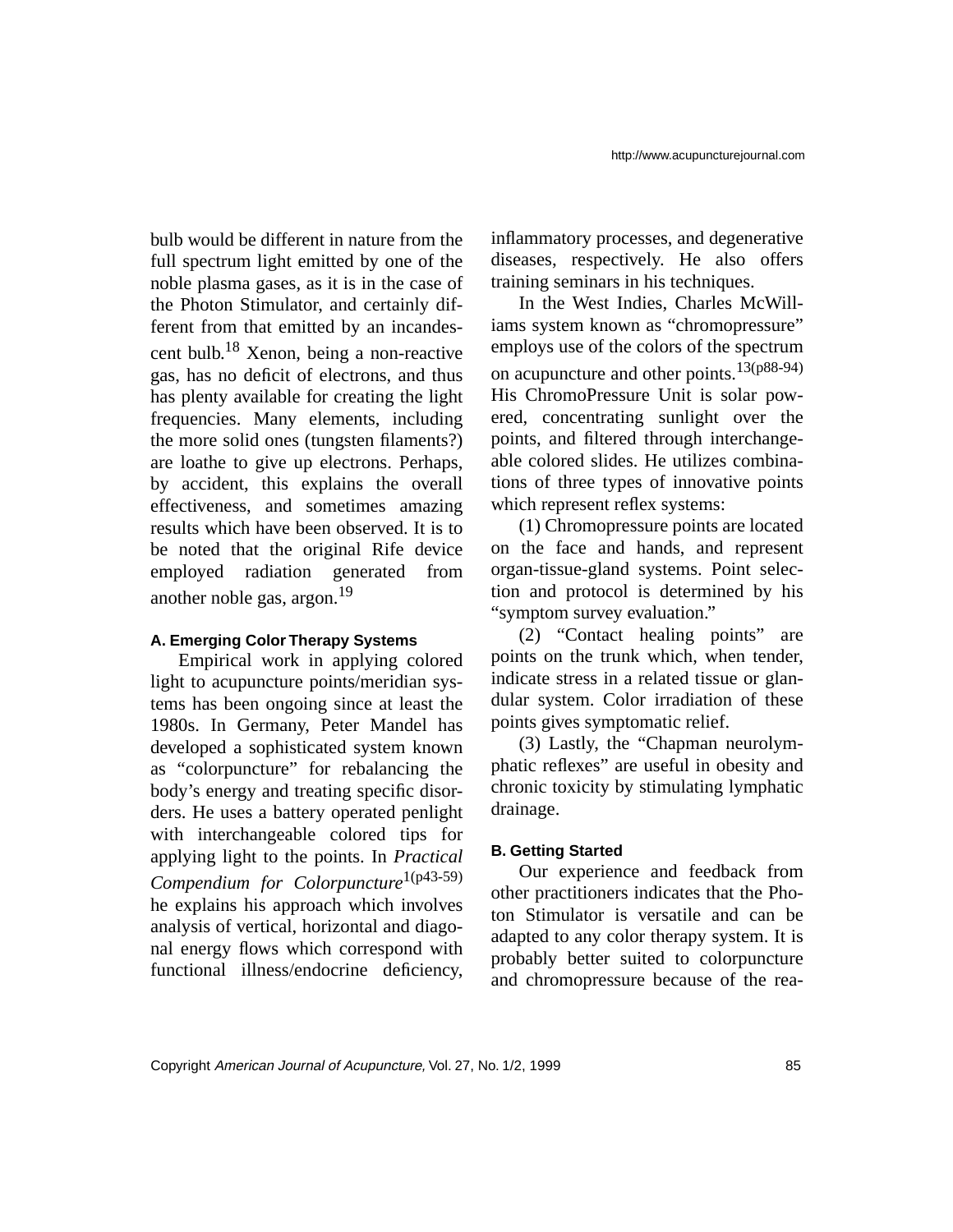sons cited above, i.e., high intensity, specific color frequencies, short treatment times, precise applicator tip, and full-spectrum light generated by xenon gas. Unfortunately, the Chromopressure Unit requires a good source of sunlight which limits its use to certain time of the day and prohibits its use in some climates. The Photon Stimulator has gone through the rigorous government patenting process and was granted a patent in December 1998. While it is applicable to these other systems formal training is not necessary. It can be readily applied to auricular points or body acupoints utilizing information on Dinshah's color attributes contained in the manual, combined with Five Element theory. Dozens of practitioners have been able to easily incorporate it into daily practice.

The therapeutic use of colored light is in its infancy. There are more questions than answers. The field is wide open for research which, we are certain will secure the invaluable role of light in medicine of the 21st century.

#### **References**

- 1. Mandel P: *Practical Compendium of Colorpuncture.* Ditton Energetik, Bruchsal, Germany, 1986, pp 22, 43-59.
- 2. Dinshah D: *Let There Be Light.* Dinshah Health Society, Malaga NJ, 1996, p11.
- 3. Babbit ED: *The Principles of Light and Color.* (originally published in 1878). University Books, NY, 1967.
- 4. Liberman J: *Light: Medicine of the Future.* Bear & Co. Publishing, Santa Fe NM, 1991, p77, 71, 30.
- 5. Troy S: The AMA's charge on the light brigade. *Nexus,* 1997-9 (December-January); 5(1): 39, 40.
- 6. Breiling B (ed): *Light Years Ahead: The Illustrated Guide to Full Spectrum and Colored Light in Mindbody Healing.* Celestial Arts, Berkeley CA, 1996, pp 44, 14, 9, 259, 279, 280, 281, 186-8, 236, 9.
- 7. Cromer A: *Physics in Science and Industry.* McGraw-Hill, New York, 1980, pp590-591.
- 8. Pais A: *The Science and Life Albert Einstein.* Oxford University Press, New York, 1982, pp329-381.
- 9. Clark RW: *Einstein, The Life and Times.* World Publishing Company, New York, 1971, pp69-70.
- 10. Cutnell J, Johnson K (eds): *Physics.* 2nd Ed. Wiley, New York, 1992, pp839-842.
- 11. Pankratov S: Meridians conduct light. *Raum und Zeit,* 1991; 35(88): 16-18. (In German)
- 12. Campbell SS, Murphy PJ: Extraocular circadian phototransduction in humans. *Science.* 1998; (January 16) 279:396-399.
- 13. McWilliams, C: *The Revolutionary Photobiotics: Quantum Energy Dieting & Lifestyle Through Color.* ProMotion Publishing, San Diego, CA. 1995, pp88-94.
- 14. Bourdial RJ: *Auriculo-Somatology.* Maisonneuve, Paris, 1983, pp 23, 231-239.
- 15. Kilmister CW (ed): *Disequilibrium and Self-Organization (Mathematics and Its Application).* D Reidel Publ Co, Dordrecht, Netherlands, 1986, pp 207-230.
- 16. Hyland GJ: Frequency-specific, nonthermal bioeffects induced by low-intensity micro-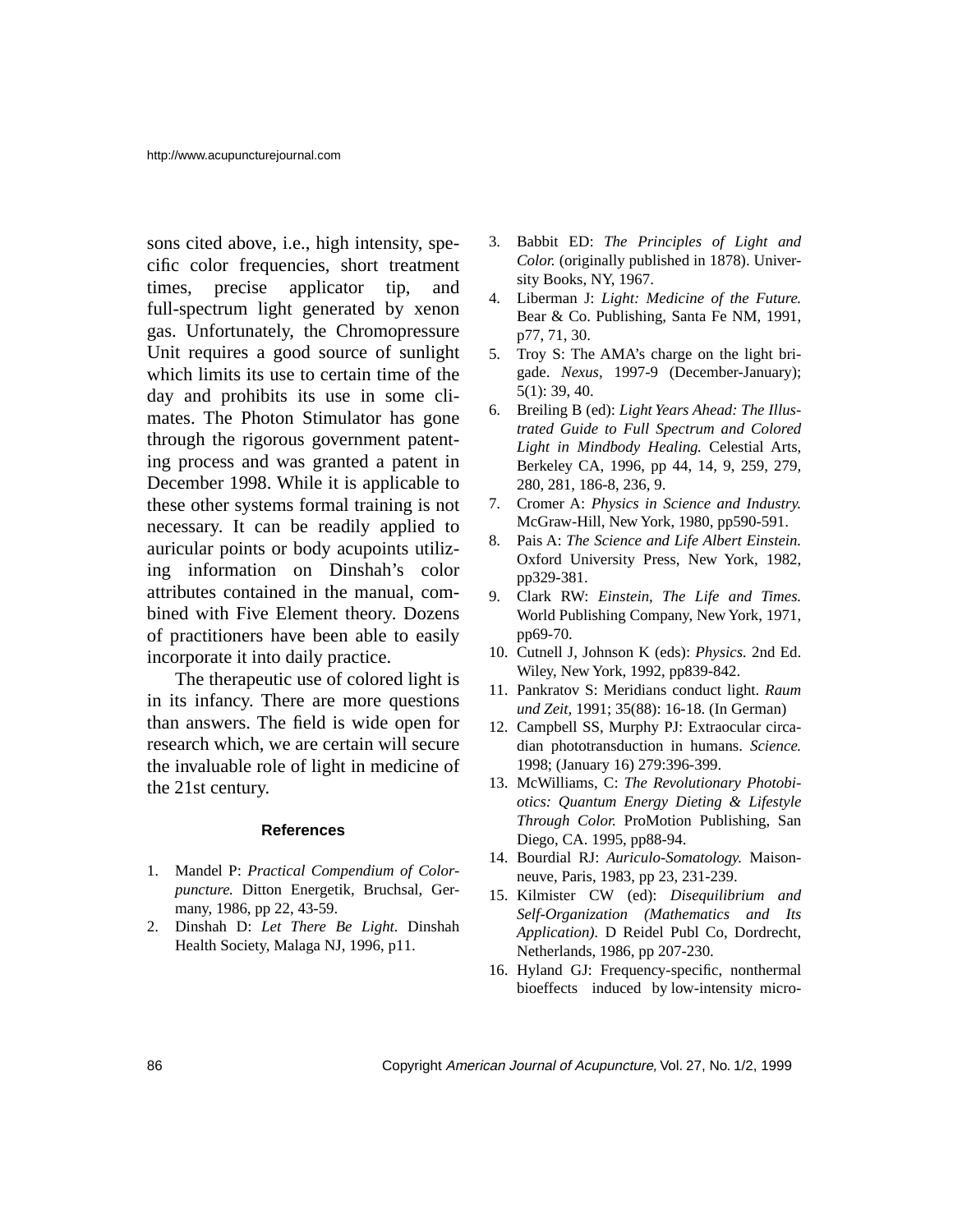wave irradiation of living systems and their interpretation in terms of Frohlich's coherent excitations. *Engineering Science & Ed J.* 1998 autumn.

- 17. Ott J: *Light Radiation and You.* Devon-Adair Co, Greenwich CT, 1982.
- 18. Bros P: *Light.* Financial Book Partners, Springfield, VA, 1996, pp75-99.
- 19. Poehlmann KH: The cause and the biological treatment of cancer. *Explore!* 1999; 9(1): 5.

#### **Bibliography**

Brown TJ: Some observations on the relationship between light and electricity. *Borderlands;* 1996; 52(2): Quarter 2.

Douglass WC: *The Healing Power of Light.* Second Opinion Publishing Inc., Atlanta GA, 1996.

#### **About the Author**

Anna Cocilovo, PA-C, DiplAc, has been a physician assistant for 20 years, and a practicing acupuncturist for 11, with experience in allopathic medicine, traditional Oriental medicine, research and integrative medicine. She received her acupuncture training at Kototama Institute in Santa Fe, New Mexico. She practices acupuncture and complementary medicine in Prescott, Arizona, and teaches seminars on integrating colored light therapy into acupuncture practices.